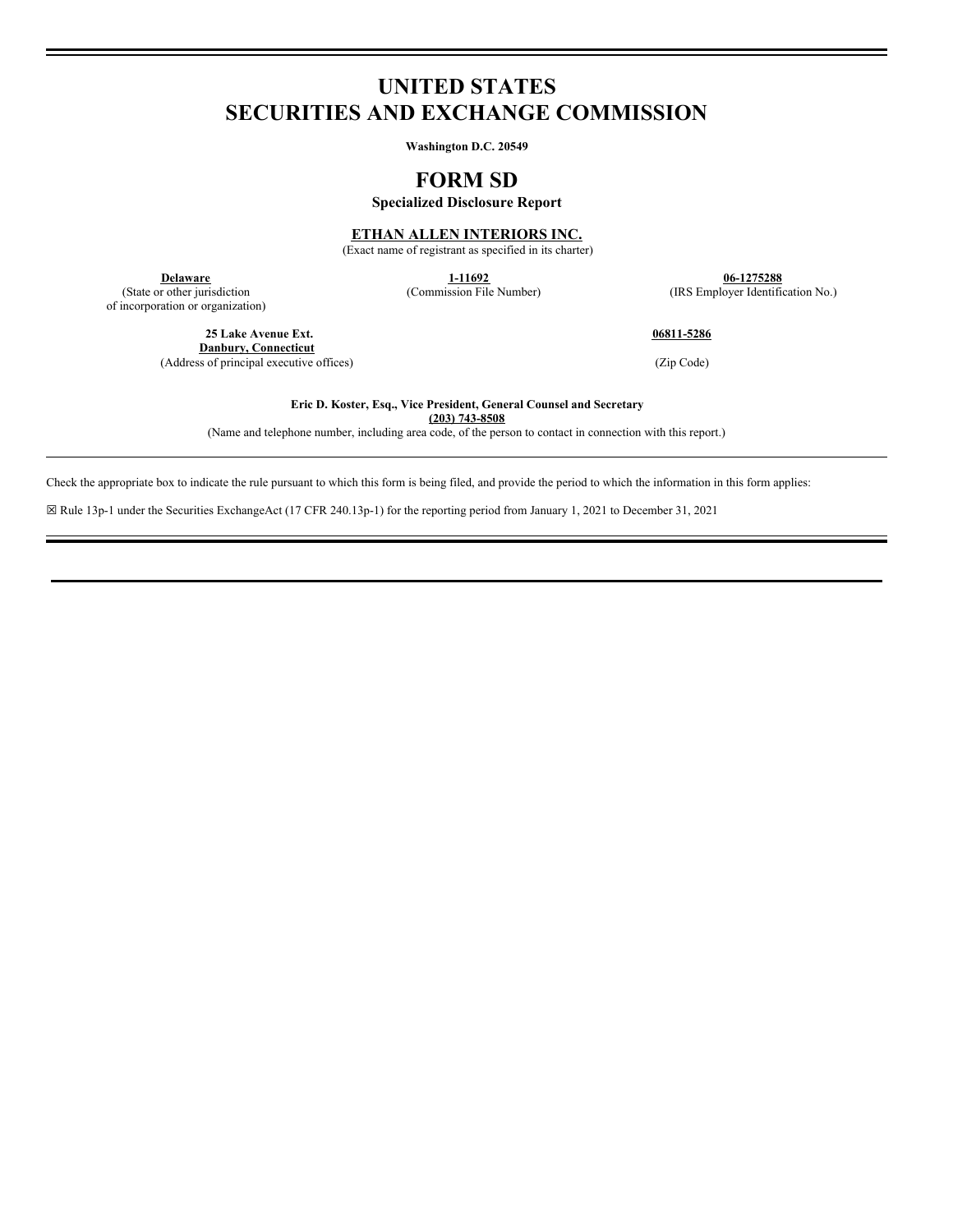#### **Section 1** – **Conflict Minerals Disclosure**

## **Item 1.01 Conflict Minerals Disclosure and Report**

This Specialized Disclosure Report on Form SD ("Form SD") of Ethan Allen Interiors Inc. (the "Company") is presented to comply with Rule 13p-1 under the Securities Exchange Act of 1934, as amended, ("Rule") for the reporting period January 1, 2021 to December 31, 2021. The Rule was adopted by the Securities and Exchange Commission ("SEC") to implement reporting and disclosure requirements related to "conflict minerals" as directed by the Dodd-Frank Wall Street Reform and Consumer Protection Act of 2010 ("Dodd-Frank Act"). Conflict minerals are defined by the SEC as columbite-tantalite (coltan), cassiterite, gold, wolframite, including their derivatives, which are limited to tantalum, tin, and tungsten ("3TG"). The Rule imposes certain reporting obligations on SEC registrants whose products contain conflict minerals that are necessary to the functionality or production of their products excepting conflict minerals that, prior to January 31, 2013, were located "outside of the supply chain" (as defined in the Rule). For products which contain necessary conflict minerals, the registrant must conduct in good faith a reasonable country of origin inquiry designed to determine whether any of the conflict minerals originated in the Democratic Republic of the Congo ("DRC") or "adjoining country" (as defined in Section 1502 of the Dodd-Frank Act), collectively defined as the "Covered Countries." If, based on such inquiry, the registrant knows or has reason to believe that any of the necessary conflict minerals contained in its products originated or may have originated in a Covered Country and knows or has reason to believe that those necessary conflict minerals may not be solely from recycled or scrap sources, the registrant must conduct due diligence as a method to conclude if the necessary conflict minerals contained in those products did or did not directly or indirectly finance or benefit armed groups in the Covered Countries. These requirements apply to registrants whatever the geographic origin of the conflict minerals and whether or not they fund armed conflict.

## **Conflict Minterals Disclosure**

A copy of the Conflict Minerals Report of the Company for the reporting period January 1, 2021 to December 31, 2021 is filed as Exhibit 1.01 to this specialized disclosure report on Form SD and is also publicly available on the Company's website at https://ir.ethanallen.com. The content of any website referred to in this Form SD is included for general information only and is not incorporated by reference in this Form SD.

### **Item 1.02 Exhibit**

The Conflict Minerals Report required by Item 1.01 is filed as Exhibit 1.01 to this Form SD.

| Section $2 -$ Exhibits |                                                                               |
|------------------------|-------------------------------------------------------------------------------|
| Item $2.01$            | <b>Exhibits</b>                                                               |
| Exhibit No.            | Description                                                                   |
| Exhibit 1.01           | Conflict Minerals Report, as required by Items 1.01 and 1.02 of this Form SD. |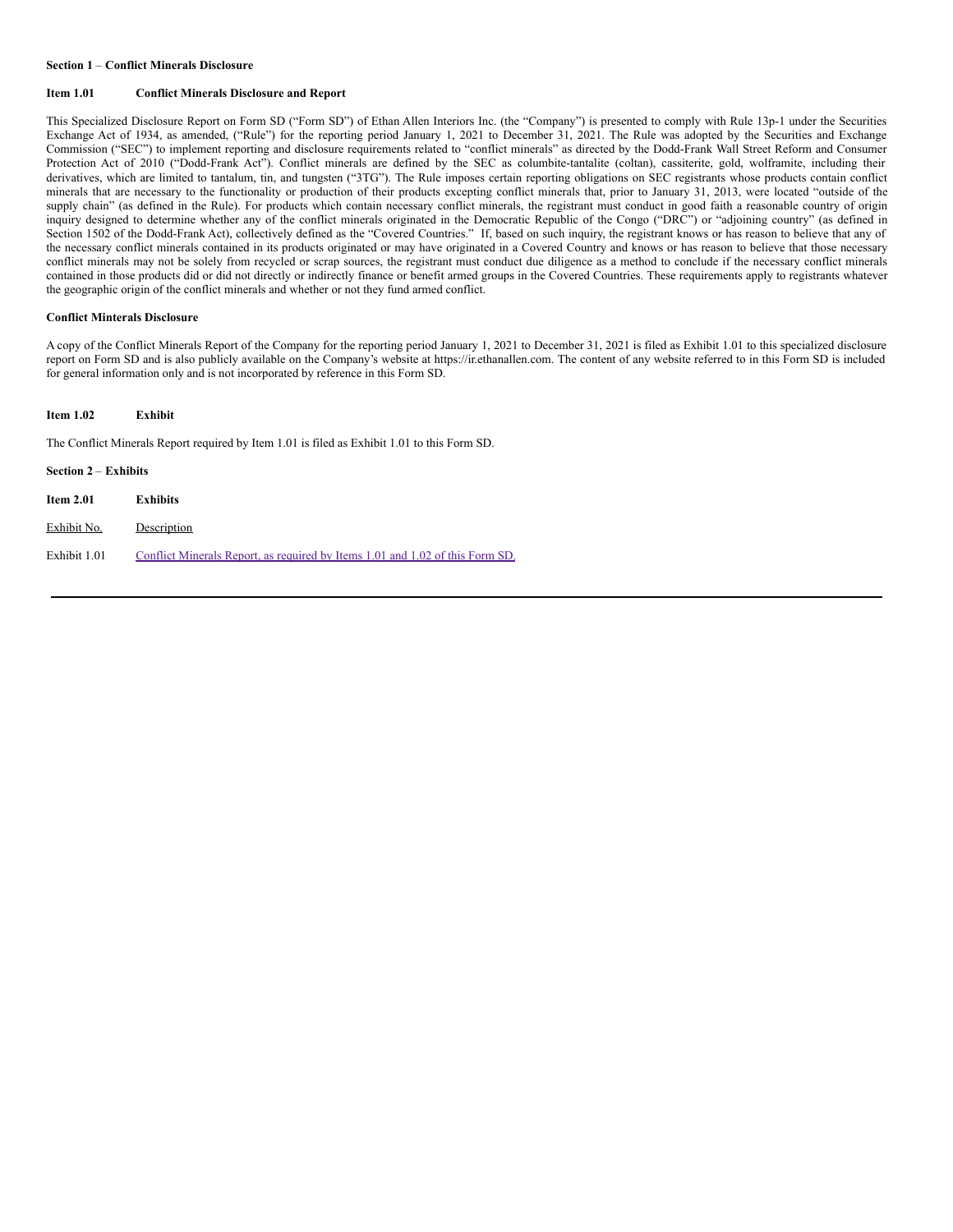#### **SIGNATURES**

Pursuant to the requirements of the Securities Exchange Act of 1934, as amended, the registrant has duly caused this report to be signed on its behalf by the undersigned hereunto duly authorized.

> ETHAN ALLEN INTERIORS INC. (Registrant)

Date: May 12, 2022 By:/s/ Eric D. Koster Eric D. Koster Vice President, General Counsel and Secretary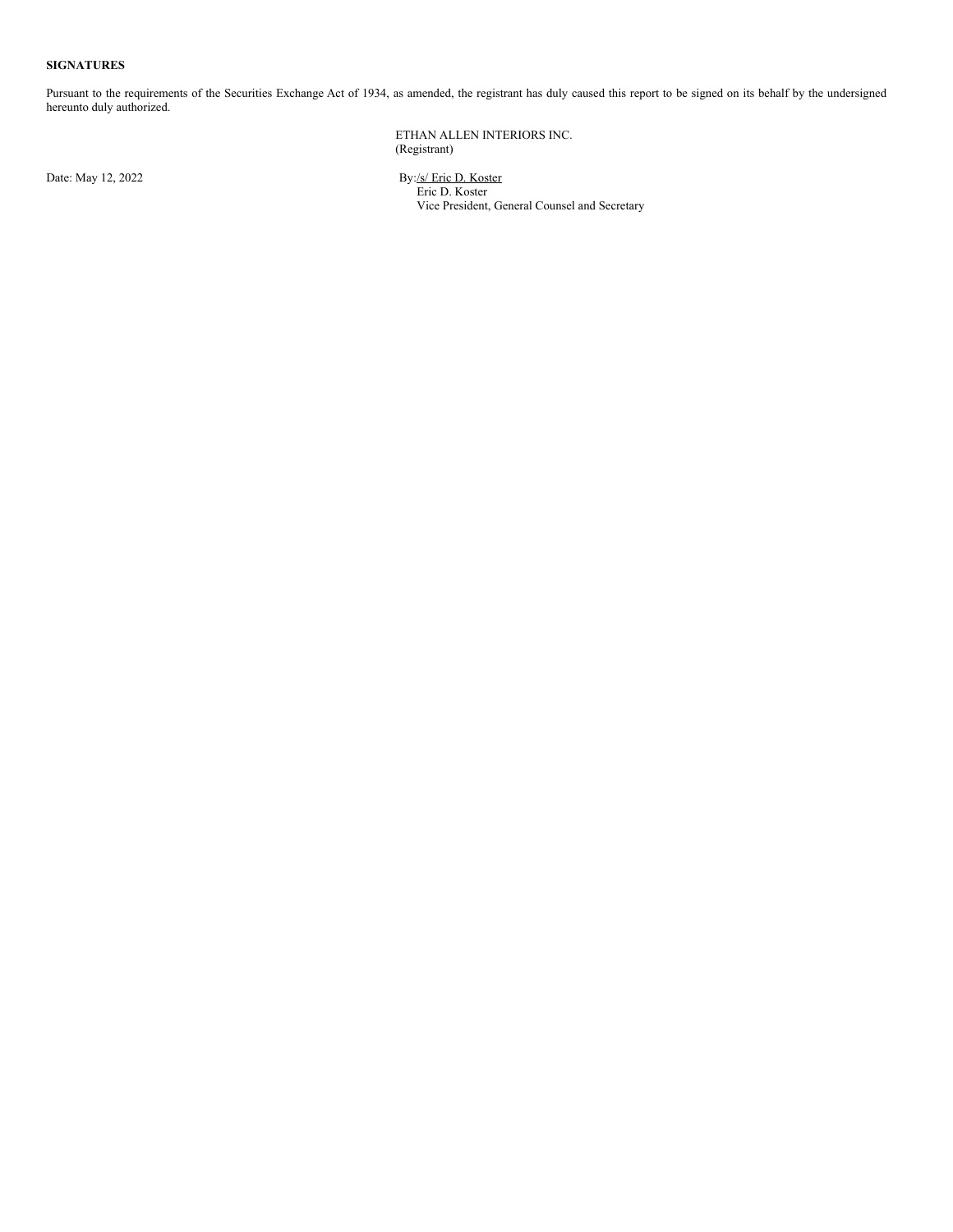#### **Conflict Minerals Report of Ethan Allen Interiors Inc. in Accordance with Rule 13-p-1 Under the Securities Exchange Act of 1934**

<span id="page-3-0"></span>This is the Conflict Minerals Report of Ethan Allen Interiors Inc. ("Ethan Allen") for calendar year 2021 in accordance with Rule 13p-1 ("Rule 13p-1") under the Securities Exchange Act of 1934 (the "1934 Act"). Please refer to Rule 13p-1, Form SD and the 1934 Act Release No. 34-67716 for definitions of the terms used in this Report, unless otherwise defined herein.

In accordance with the rules, Ethan Allen undertook due diligence to determine the source of Conflict Minerals, if any, used in its manufacture of furniture and home furnishing accessories. In conducting its due diligence, Ethan Allen implemented the OECD Due Diligence Guidelines for Responsible Supply Chains of Minerals from Conflict-Affected and High-Risk Areas, Third Edition ("OECD 2016"), an internationally recognized due diligence framework. Specifically, Ethan Allen:

- (1) identified each supplier from which it purchased materials to be incorporated into its manufactured products;
- (2) obtained the address of each such supplier;
- (3) transmitted written correspondence to each supplier in which it:
	- (a) provided an understanding of Ethan Allen's commitment of sourcing minerals from conflict-affected and high-risk areas in line with its corporate policy, legal obligations and existing international standards;
	- (b) requested each supplier to collect and provide to Ethan Allen supply chain data, including country of origin information, necessary to fulfill Ethan Allen's legal obligations under section 1502 of the Dodd-Frank Wall Street Reform and Consumer Protection Act;
	- (c) advised that Ethan Allen was incorporating into its standard purchase order/contract terms and conditions which require each supplier to adopt a policy on the responsible sourcing of minerals, to implement due diligence processes in support of that policy, and to periodically provide Ethan Allen with information necessary to enable it to support its obligations under Dodd-Frank and its own policies;
	- (d) requested each supplier to provide information to identify the smelters/refiners in their supply chain by utilizing the RBA/GeSI Conflict Minerals Reporting Template (the "Template"); and
	- (e) sought to obtain a greater percentage of responses from suppliers who had not responded to the original request by transmitting a second request, and in some cases a third request, to provide information by utilizing the Template.

Ethan Allen has received no information for calendar year 2021 that would indicate its Conflict Mineral status has changed from calendar year 2020, which showed a portion to be "DRC conflict undeterminable" and the remainder to be "DRC conflict free", as such terms are defined in the 1934 Act.

Ethan Allen's 2021 due diligence measures were based on the initiatives of the Responsible Business Alliance (formerly the "Electronic Industry Citizenship Coalition" or "EICC") and the Global e-Sustainability Initiative ("RBA/GeSI") with smelters and refiners of conflict minerals who provide those conflict minerals to our suppliers. As a manufacturer and seller of furniture and home accessories, Ethan Allen is several levels removed from the actual mining of Conflict Minerals. Ethan Allen does not make purchases of raw ore or unrefined Conflict Minerals and makes no purchases in the Covered Countries. Ethan Allen does not utilize Conflict Minerals in its manufacturing processes – it merely incorporates "stock" components manufactured by others into its finished products.

#### Ethan Allen's due diligence measures included:

Conducting a supply-chain survey described more fully above by polling each and every supplier to ascertain whether any utilized Conflict Minerals in materials or components provided to Ethan Allen which it, in turn, incorporates into furniture and home furnishing accessories.

1

Collating and analyzing the responses for each supplier which responded to Ethan Allen's correspondence.